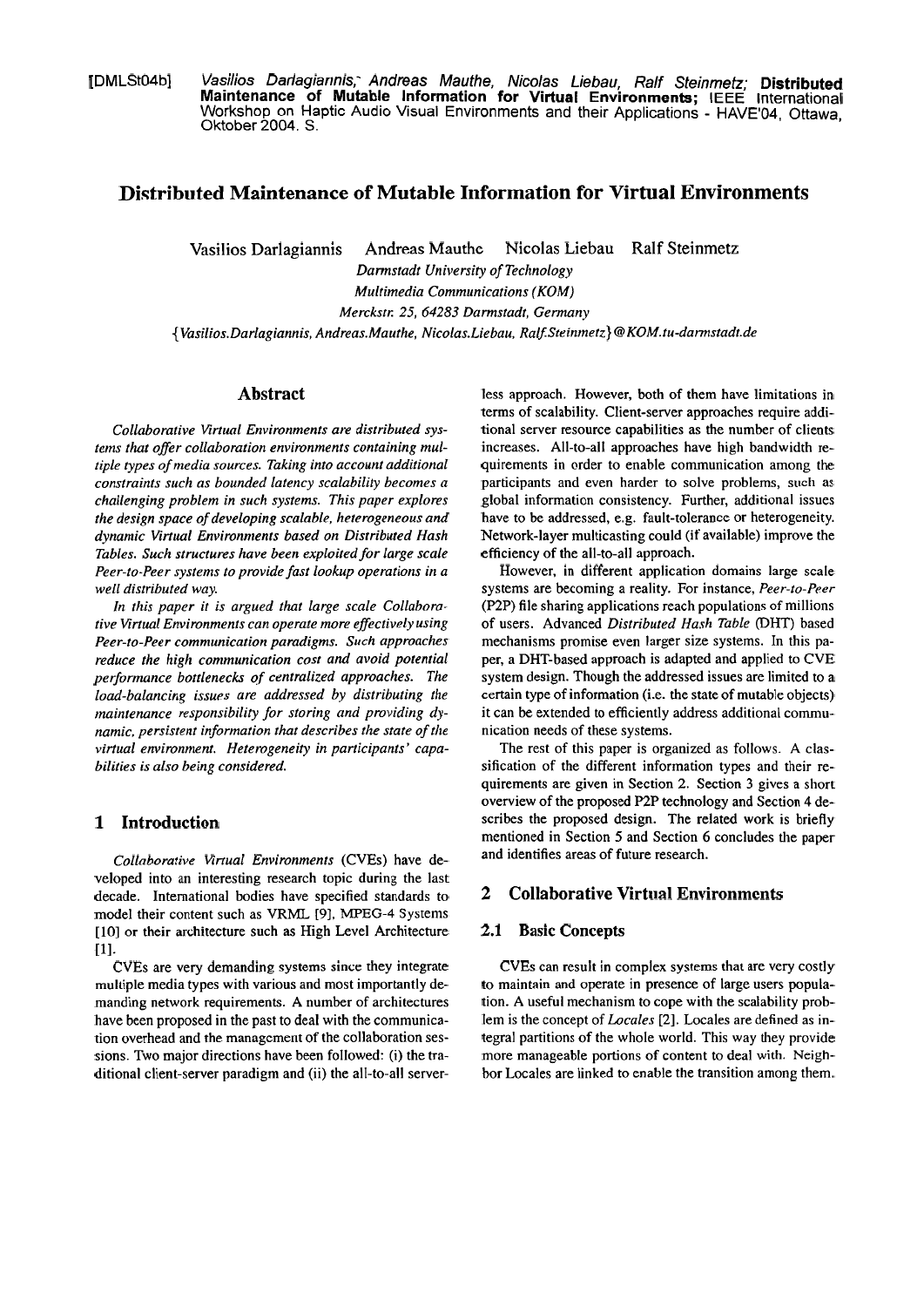| паріс 1. Оснісні сійсенісатор     |                         |            |                             |                              |        |
|-----------------------------------|-------------------------|------------|-----------------------------|------------------------------|--------|
| Synthetic Content Type            | <b>Information Type</b> |            | <b>Driving Requirements</b> | <b>Communication Pattern</b> | Update |
| $\bullet$ Environment Description | Static                  |            | Storage Space               | <b>Locally Accessed</b>      | Pull   |
| $\bullet$ Events                  |                         | Transient  | Latency, Ordering           | (Multicast) Streaming        | Push   |
| $\bullet$ State                   | Dynamic                 | Persistent | Maintenance,                | Unicast Fetching             | Pull   |
|                                   |                         |            | Consistency                 |                              |        |

#### **Table 1. Content classification**



**Figure 1. Modeling Concepts in Virtual Environments** 

Similarly, users' ability to experience the surrounding world is limited to reflect reality. In most approaches, a so-called *Area of Interest* (AoI) is defined as the spatial area of the world that a user can experience. In many cases, AoI is equivalent to the Locale that intersects with their position (additionally could be also the neighbor Locales). Users' presence in the virtual worlds is modeled using *avatars,* a graphic representation.

In many cases Virtual Environments contain intelligent entities that interact with the users actively when they approach them. Such entities are called *Bois* (or *Non Player Characiers* (NPCs) in game terminology). NPCs differ from normal objects (e.g. those that compose the landscape of the virtual world) in two main aspects: (i) they have a state that can be modified in an interactive way by the users and (ii) they can stimulate events that are experienced by users in the vicinity. In addition to NPCs, a number of passive objects might have a state that could be modified by User actions. Such objects are called *mutable.* 

Figure 1 illustrates the aforementioned concepts. In this figure only neighbor Locales are connected, however, based on the rules that govem the virtual world, non-neighbor Locales can be connected as well (i.e. through teleport devices). Moreover, mutable objects can belong to more than one Locales or can be moved to any of them.

## **2.2 Content Description and Characteristics**

CVEs are usually composed of multiple media sources such as synthetic graphics, animations, audio and video. Standardized documents such as MPEG-4 Systems [10] describes the scene composition specifications. Moreover, MPEG-4 DMIF [ll] describes an integration framework to deliver the media sources to the destination end-points. COSMOS [5] is a reference implementation of the aforementioned specifications that integrates the rendering of synthetic graphics, animations, audio and video and employs multicast mechanisms to deliver the content among the collaborating end-points.

The media sources that compose the rendered scenes have heterogeneous characteristics and delivery requirements. This work focuses on the maintenance and delivery of *syntheiic graphics media sources.* Synthetic media are described by a number of hierarchically correlated objects (e.g. using the Virtual Reality Modeling Language (VRML) or the BInary Format for Scenes (BIFS) [10]). While VRML and BFS describe the objects that compose the rendered scenes, the rendering itself is implemented with graphics packages such as OpenGL or Java3D [4].

Table 1 provides a coarse classification of the synthetic graphics content, expanded to include the related characteristics and delivery mechanisms.

- *Environment Description.* The synthetic media content describing CVEs is statically defined. Such content includes immutable landscape description. Landscapes can be defined by vendors that provide the applications or can be user-defined, created by usually available editors. Role Playing Games are common examples of such applications (though the technology used is usually proprietary).
- *Events.* Another important information type (related to the synthetic media content) is the captured interaction of the users with the content itself and their navigation inside the world. Depending on the application, delivery of such events can become very demanding in terms of tolerated latency. However, concepts such as AoI and Locales reduce significantly the generated network overhead, making their implementation more feasible. Multicast-based communications mechanisms are common in delivering such content.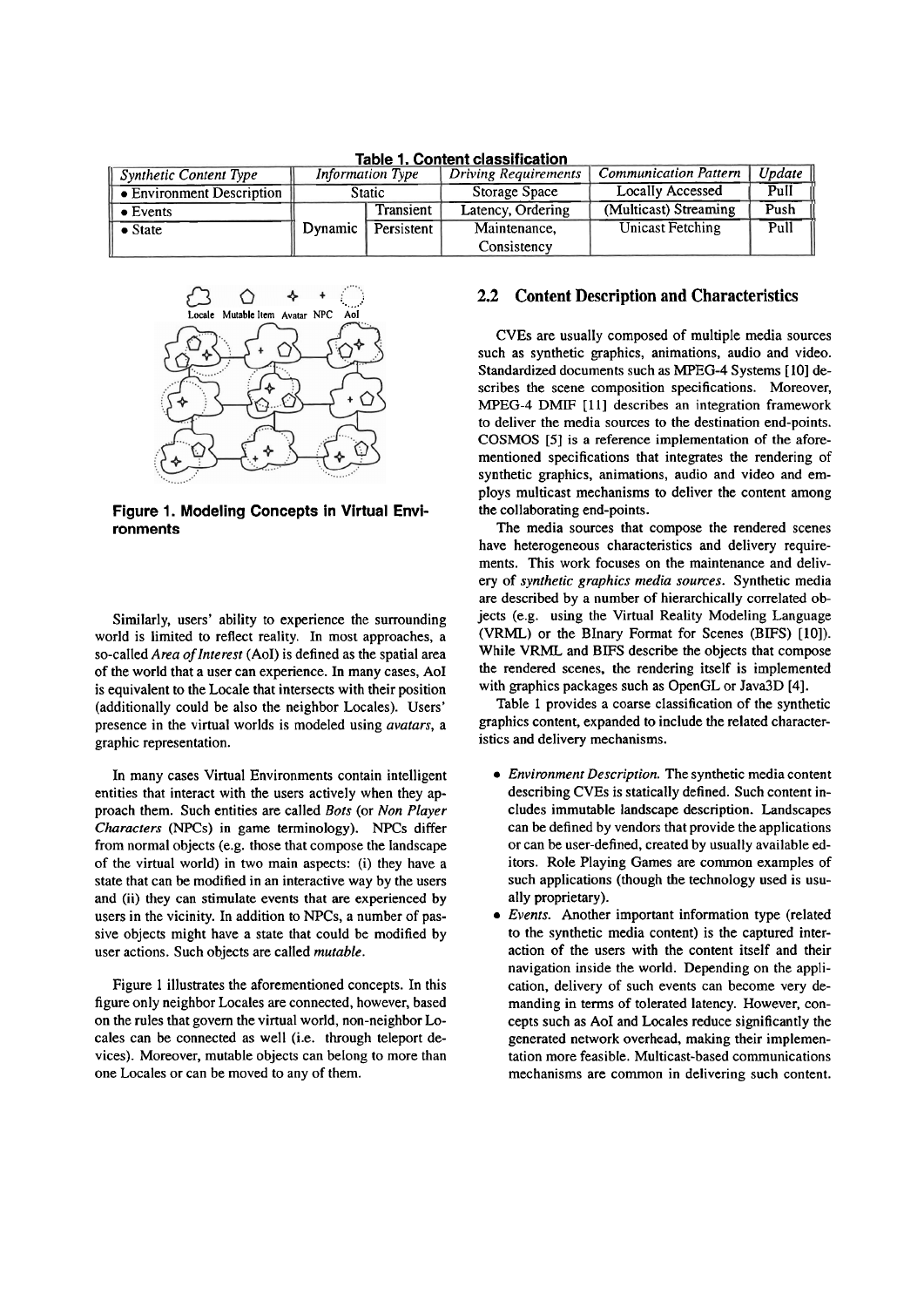Users vicinal to the event sources subscribe to receive the transient information.

*Stare.* An additional dynamic information type is the announcement of the active event sources so that users can subscribe to receive the event streams and the state of (possibly inactive) mutable objects. Mutable objects description is initially included and retrieved similarly to the static content introduced above. However, users can interact with the mutable objects and modify their state. While the interaction itself is described by a series of events available to the subscribers of that source, the result is important to be captured and be available to users beyond the spatiotemporal limits of the Locales and time, even when no active user will be interacting with that object. Such a spatiotemporal evolution from transient to persistent state information is described in Figure 2. As an interesting example, consider a snowed landscape where a couple of avatars is walking on. The two users can immediately observe their footprints left on the virgin Snow via the streaming of the generated events. Assume that shortly after those two avatars left the specific Locale a new one enters that area. The marked footprints on the Snow must be available for observation.

This work focuses on maintaining and providing this type of information. It should be noted that such type of information triggers the subscription of a listener to transient information generated by the media source, if the source is active.



**Figure 2. Evolution of Event Handling** 

## **23 Usage Patterns**

A very important factor in designing an optimal architecture for CVEs is to take into account the way information is required at and updated by the participating users. As it has already been mentioned, Locales partition the virtual world in order to reduce the required information that has to be delivered to each end-point. However, as users move from Locale to Locale, they should be informed about the Status of all mutable objects that belong to the entering Locale. Frequently changing Locales increases significantly the information that should be delivered, introducing this way a potential bottleneck for centralized approaches. In such scenarios, P2P approaches can perform more efficiently assuming an appropriate overlay network design. On the other hand, mutable objects states are updated at rates that satisfy the needs of the application, whenever users interact with them.

Summarizing, it is common that while update operations are performed on single objects, read operations are grouped to all the objects of a Locale.

#### **3 P2P Networks**

P2P networks provide an alternative communication paradigm with respect to the widely used client-server one. A large number of design approaches has been proposed by the research community on how to construct such networks. An interesting direction is based on DHTs.

### **3.1 Basic Concepts and Characteristics**

Distributed Hash Tables (DHTs) are distributed data structures that define efficient communication patterns among the involved nodes. Like standard hash table structures, DHTs relate stored items to keys. Items can be retrieved given their key value. DHTs provide mainly very efficient lookup operations. Well known approaches such as Chord **[16]** or Pastry **[14]** require a logarithmic number of steps with respect to the size of the network to find any indexed item in the worst case. However, the aforementioned solutions require that the participating nodes maintain a number of connections that increases also logarithmically with respect to the network size. Moreover, homogeneity in the capabilities of each peer is assumed.

As it has been observed by a number of studies (i.e. **[15])**  the majority of the users in P2P file sharing applications participate for short time periods only. This causes additional concerns on the cost of maintaining such a network. Adaptive approaches such as Omicron **[6]** can deal better with this phenomenon. However, there are no studies that capture the behavior of users in very large scale environments. In any case, users represent less reliable components than dedicated servers and this fact should be taken into account in the design phase of the Systems.

## **3.2 Omicron**

Omicron *(Organized Maintenance, Indexing, Caching und Routing for Overlay Networks)* is a P2P overlay net-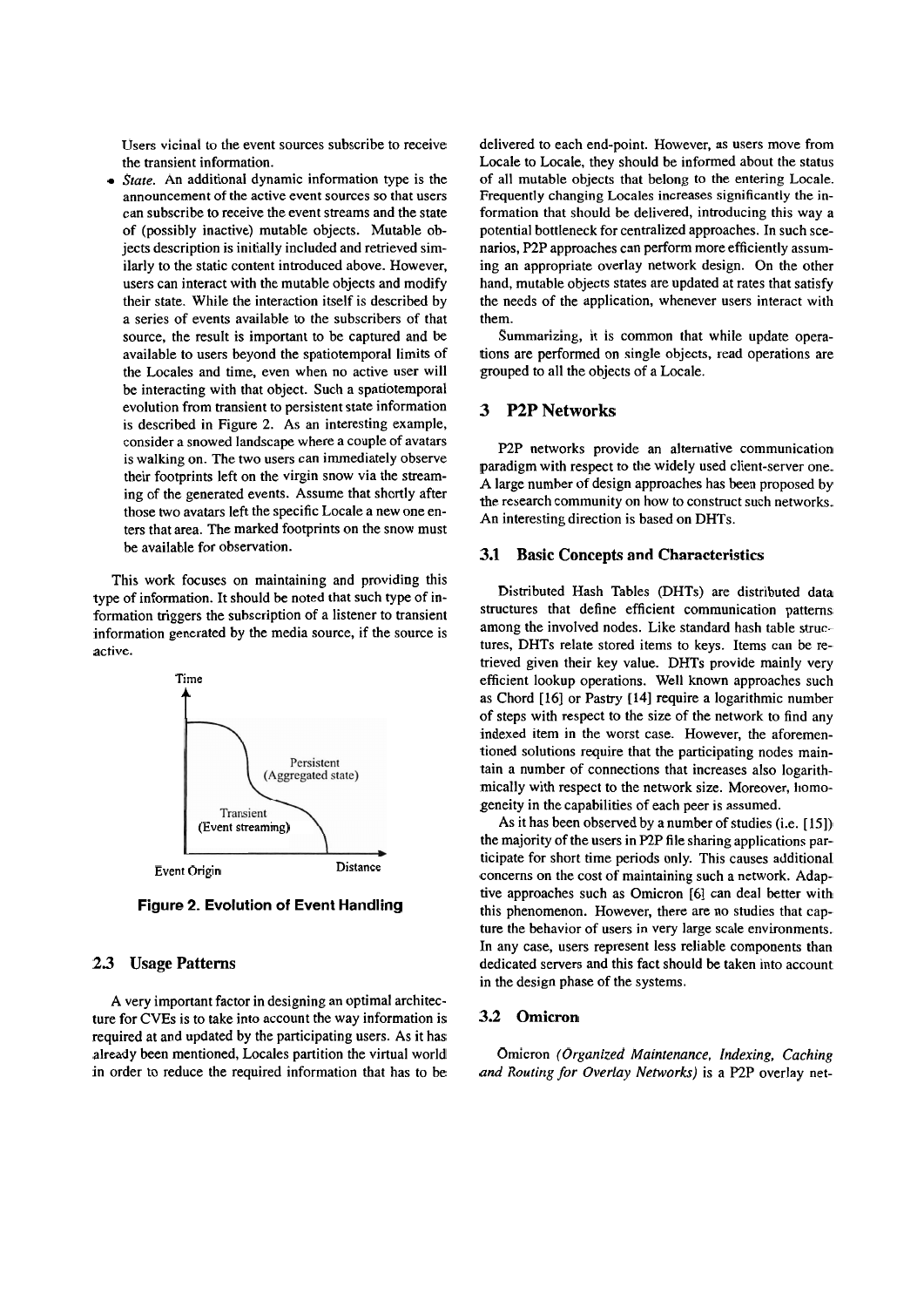work aiming to address issues of heterogeneous, large-scale and dynamic P2P environments. Its hybrid, DHT-based approach makes it highly adaptable to a large range of applications. Omicron deals with a number of conflicting requirements, such as scalability, efficiency, robusmess, heterogeneity and load balance.

The rational in Omicron's approach is to reduce the high maintenance cost by having a small, constant number of connections and routing table sizes per peer (at least for the majority of them), while still performing lookup operations at low costs. For this reason the usage of appropriate graph structures (such as de Bmijn graphs [7]) is suggested. However, while the small number of connections reduces the operational cost, it causes robusmess problems. To address this issue, clusters of peers are formed with certain requirements on their stability over time. In order to maintain their stability, new joins are directed to the least stable clusters. When the stability of a cluster gets below a certain threshold, a merging operation takes place between the unstable cluster and a neighbor cluster.

As it is shown in Figure 3 the introduced de Bruijn graph based overlay is applied at the inter-cluster organization. Inter-cluster routing of messages is based on shift operations performed on the cluster GUID to select the neighbor cluster whose GUiD matches best to the requested key. The operation is repeated until the final destination is reached.



**Figure 3. Omicron Overlay Network** 

Going a step further, a role-based scheme is introduced to deal with the heterogeneity of the peer capabilities and user behavior. This scheme fits the contribution of each node to its resource capabilities and aims at the maximization of the cluster efficiency by providing appropriate incentives to peers to take a certain role. The identified roles are based on the core overlay operations, namely routing (R), maintenance (M), indexing (I) and caching (C). An example illustration is given in Figure 3. The pictured de Bruijn graph consists of 8 nodes, each with two outgoing connections.

A dual identification scheme has been introduced for Omicron with a number of advantages. Clusters are assigned a *Globally Unique IDentifier* (GUID) that is used to route requests over the network. Advertised items are assigned a GUID and are located at the clusters whose GUID matches best. Moreover, peers are assigned their own GUiD to trace their actions in the System.

In addition, an incrementally expandable algorithm has been designed to adapt the exponentially growing de Bruijn graphs to the incrementally expandable P2P Systems. Detailed description of the Omicron mechanisms and algorithms are provided in *[6].* 

#### **4 Design Overview**

This system provides distributed maintenance of mutable shared information. In this section we describe the proposed structure, how it fits with the common usage patterns of state information in CVEs and its properties.

#### **4.1 System Stmcture**

The fundamental entity of the proposed structure is the cluster of peers offering object-level maintenance to replace the requirement for centralized responsible entities<sup>1</sup>. However, only a subset of capable peers are assigned the Storer role (as it is described in Section **3.2,** each peer is assigned a set of roles it can handle best according to its resource capabilities and the observed user behavior). Such a selective assignment reduces significantly the cost introduced by peers with limited resources.

Stored items are objects that have a mutable state, modifiable by multiple users. Mutable objects can either be related to a set of Locales or can be global (though, commonly objects belong to a single Locale). Taking into account the relationship of the mutable objects and the Locales the following use cases on requesting the maintained information have been identified:

- Users join the system and request the state information of the mutable items that do not belong to any Locale.
- Users enter a new Locale and request the state information of the mutable items that belong to that Locale.

The critical design aspect is how to assign object maintenance responsibilities to clusters. Based on the analysis of the common usage patterns, the following object distribution policy is proposed.

 $<sup>1</sup>$ Though, centralized entities might be required in the bootstrap phase.</sup> Additionally, they **can** take over in highly unstable **penods.**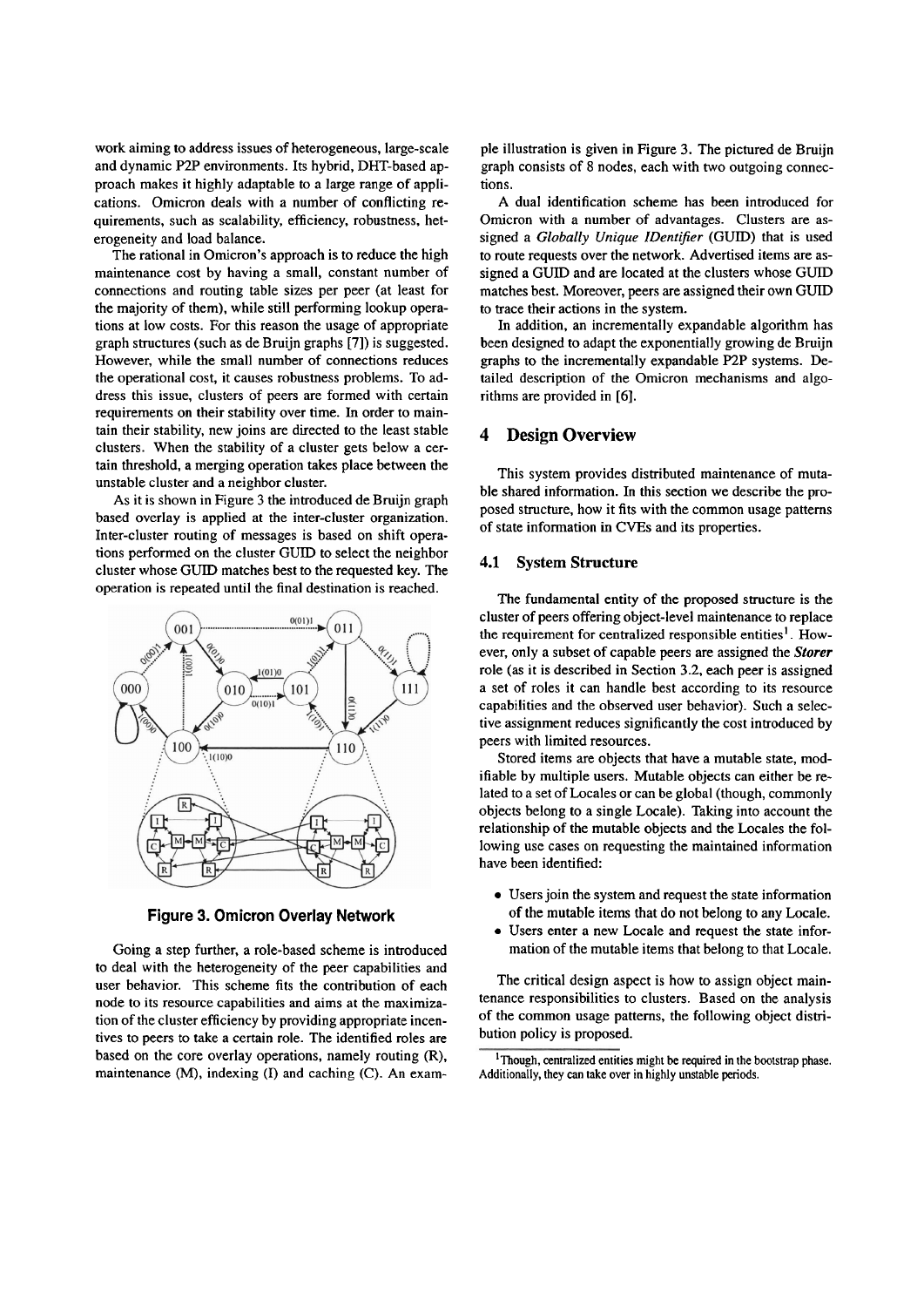Mutable objects are uniquely identified by a GUID. Similarly, Locales are identified by their own GUID. These identifiers are used to map the related object information to the Omicron DHT. The Locales-related items contain indexes of the location of the mutable items. Since it is a common use case to retrieve all the mutable items' state when entering a new Locale, it is more efficient to group the storage of the items that belong to a single Locale together and access all of them in a single operation.

However, it is important to distinguish the potential situations that could arise based on the relative populations of the involved entities. We assume that the nurnber of mutable items is much larger than the number of Locales. The number of users is certainly larger than the number of clusters (based on the stability requirements of clusters). The unknown entity population ratio is between Locales and clusters. In the following,  $|\mathcal{L}|$  represents the number of the locales and  $|C|$  the number of clusters.

- $|\mathcal{L}| < |\mathcal{C}|$ . Assuming that the number of items is much larger than the number of Locales, it is suggested to divide further each Locale into **Partitions.** Each Partition is identified by a PartitionID. In order to map an object to a cluster, the concatenation of the related LocaleID and Partition<sub>ID</sub> is used to identify the responsible cluster for each Partition.
- $|\mathcal{L}| > |\mathcal{C}|$ . Here, a straightforward mapping function applies. The cluster with an identifier that matches best with the equal size prefix of the LocaleID is selected.

A special case are items that do not belong to any Locale. To address this issue, a hierarchical composition of the Locales is proposed. The highest level structure represents the entire world to which the global items are assigned. Similarly to the normal Locales, higher-level entities are uniquely identified and mapped on the overlay.

Similarly to the information retrieval use cases, when users interact and change the state of mutable objects, they also update the stored values. Updates may occur at full event rate as responsible clusters could be subscribers to their assigned objects or at a slower rate when it is acceptable by the requirements of the application. In order to reduce the load of the Storers and distribute more evenly the cluster responsibilities, peers assigned the Cacher role can subscribe to the sources of interest and aggregate locally the information. The updated object states are integrated back to the Storers at much slower intervals.

#### **4.2 Properties**

**A** number of desirable properties are provided by this design:

**Scalability.** Based on Omicron properties, lookup operations for any item requires a number of messages at most logarithmic in the number of clusters.

- **Load balance.** Work is distributed among the clusters and furthermore, responsibilities are assigned inside the clusters to distribute the effort for every common operation (routing, indexing, storing, maintaining, aggregating).
- **Self organization.** Self stabilization procedures are in place to reorganize the membership of the clusters, the inter-cluster organization and the assigned responsibility roles.
- **Support for heterogeneity.** Extending the Omicron approach to include the Storage functionality, the proposed system can handle efficiently participants with diverse capabilities.
- **Efficiency.** Provided that the Omicron clustering mechanism assigns a set of peers to each operation, consumers can select cluster members that minimize network overhead (by selecting peers that are physically located close).
- Persistence. Replication of storing responsibilities and assurance of clusters stability ensure the persistent maintenance of the stored information.
- **Security.** Data integrity against malicious data modifications is protected by setting quorums of peers with equal roles (Indexers, Storers).

#### **4.3 Open Issues**

Although replicating and distributing information enables the system to achieve many of the properties introduced in Section 4.2 this results in a consistency issue. Ideally each copy of an information unit in the system is identical. However, since the state of the information changes through updates (as it is the case with mutable objects), this state change has to be reflected in every copy. Conventionally this is ensured at the protocol level by transrnitting the state change to every note hosting a copy in the system **[17].** So called integrity conditions ensure that the information has been correctly received by the relevant (sub-)set of notes. Strong integrity implies that all copies have to be successfully updated. However, since this is not always possible (especially in distributed autonomous systems), consistency can be maintained by ensuring that a majority of nodes (quorum) present in the system, receives updates correctly [13]. A newly joining node (or a node coming back into the system) requests the information status and based on the replies from the other nodes it can decide what the most actual information is. Using the Same method each peer can decide about the status. However, this would cause undue communication overhead.

Currently it is being researched how to Set integrity conditions, how to propagate the information and how to deal with unstable system conditions.